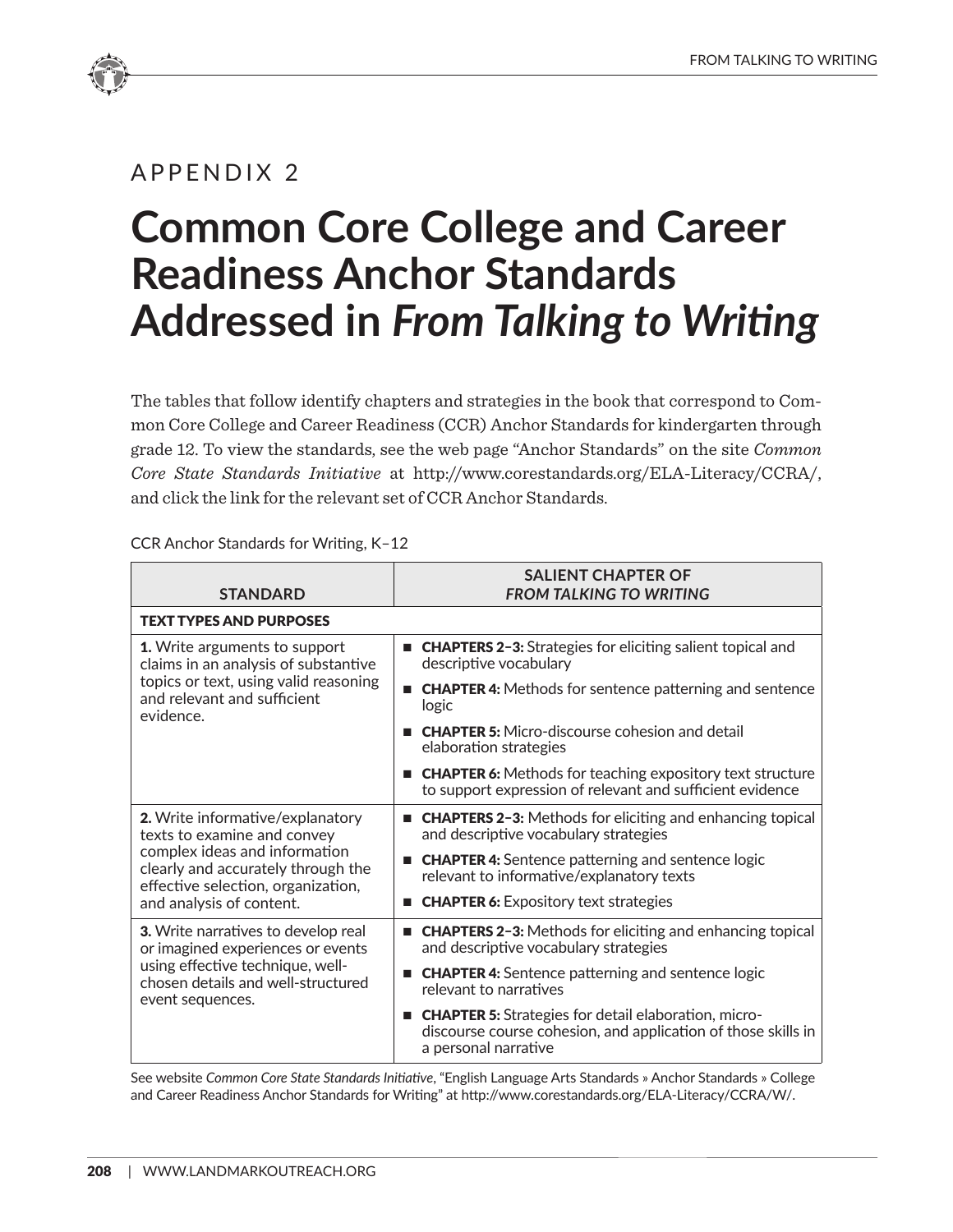

| <b>PRODUCTION AND DISTRIBUTION OF WRITING</b>                                                                                                       |                                                                                                            |
|-----------------------------------------------------------------------------------------------------------------------------------------------------|------------------------------------------------------------------------------------------------------------|
| 4. Produce clear and coherent<br>writing in which the development,<br>organization, and style are<br>appropriate to task, purpose, and<br>audience. | ■ <b>CHAPTER 6:</b> Expository text strategies and methods for<br>helping students analyze writing prompts |
| 5. Develop and strengthen writing<br>as needed by planning, revising,<br>editing, rewriting, or trying a new<br>approach.                           | ■ <b>CHAPTER 4:</b> Sentence monitoring exercises                                                          |
|                                                                                                                                                     | <b>E</b> CHAPTER 5: Personal narrative, and micro-discourse and<br>detail elaboration strategies           |
|                                                                                                                                                     | <b>EXPIGE:</b> CHAPTER 6: Expository text strategies                                                       |

## CCR Anchor Standards for Language, K–12

| <b>STANDARD</b>                                                                                                                                                                                                                                                                                                                                                          | <b>SALIENT CHAPTER</b>                                                                                                                                                               |  |
|--------------------------------------------------------------------------------------------------------------------------------------------------------------------------------------------------------------------------------------------------------------------------------------------------------------------------------------------------------------------------|--------------------------------------------------------------------------------------------------------------------------------------------------------------------------------------|--|
| <b>CONVENTIONS OF STANDARD ENGLISH</b>                                                                                                                                                                                                                                                                                                                                   |                                                                                                                                                                                      |  |
| <b>1.</b> Demonstrate command of the<br>conventions of standard English<br>grammar and usage when writing or<br>speaking.                                                                                                                                                                                                                                                | ■ CHAPTER 4: Methods for teaching sentence patterning and<br>sentence logic, as well as monitoring for spoken and written<br>sentence patterns                                       |  |
| 2. Demonstrate command of the<br>conventions of standard English<br>capitalization, punctuation, and<br>spelling when writing.                                                                                                                                                                                                                                           | ■ CHAPTERS 2-3: Salient topical and descriptive vocabulary<br>strategies and transitional phonetic spelling methods<br><b>E</b> CHAPTER 4: Spoken and written sentence patterning to |  |
|                                                                                                                                                                                                                                                                                                                                                                          | support development of punctuation skills                                                                                                                                            |  |
| <b>KNOWLEDGE OF LANGUAGE</b>                                                                                                                                                                                                                                                                                                                                             |                                                                                                                                                                                      |  |
| 3. Apply knowledge of language to<br>understand how language functions                                                                                                                                                                                                                                                                                                   | ■ CHAPTERS 2-3: Techniques for aiding retrieval of salient<br>topical and descriptive vocabulary strategies                                                                          |  |
| in different contexts, to make<br>effective choices for meaning or                                                                                                                                                                                                                                                                                                       | <b>E CHAPTER 4:</b> Sentence logic                                                                                                                                                   |  |
| style, and to comprehend more<br>fully when reading or listening.                                                                                                                                                                                                                                                                                                        | <b>E</b> CHAPTER 5: Personal narrative, and micro-discourse and<br>detail elaboration strategies                                                                                     |  |
|                                                                                                                                                                                                                                                                                                                                                                          | <b>CHAPTER 6:</b> Expository text logic and strategies                                                                                                                               |  |
| <b>VOCABULARY ACQUISITION AND USE</b>                                                                                                                                                                                                                                                                                                                                    |                                                                                                                                                                                      |  |
| 5. Demonstrate understanding<br>of figurative language, word<br>relationships, and nuances in word<br>meanings.                                                                                                                                                                                                                                                          | <b>E</b> CHAPTERS 2-3: Extension of semantic nuances to<br>sentence environments                                                                                                     |  |
| 6. Acquire and use accurately a<br>range of general academic and<br>domain-specific words and phrases<br>sufficient for reading, writing,<br>speaking, and listening at the<br>college and career readiness level;<br>demonstrate independence in<br>gathering vocabulary knowledge<br>when encountering an unknown<br>term important to comprehension<br>or expression. | ■ CHAPTERS 1-3: Methods for aiding retrieval of theme- or<br>topic-centered vocabulary                                                                                               |  |
|                                                                                                                                                                                                                                                                                                                                                                          | ■ <b>CHAPTER 4:</b> Strategies for incorporating listening,<br>speaking, reading, and writing in theme-centered sentence<br>development                                              |  |
|                                                                                                                                                                                                                                                                                                                                                                          | ■ <b>CHAPTERS 5-6:</b> Methods for practicing comprehension<br>and expression of thematic (topical) vocabulary in<br>narrative and expository writing                                |  |

See website *Common Core State Standards Initiative*, "English Language Arts Standards » Anchor Standards » College and Career Readiness Anchor Standards for Language" at http://www.corestandards.org/ELA-Literacy/CCRA/L/.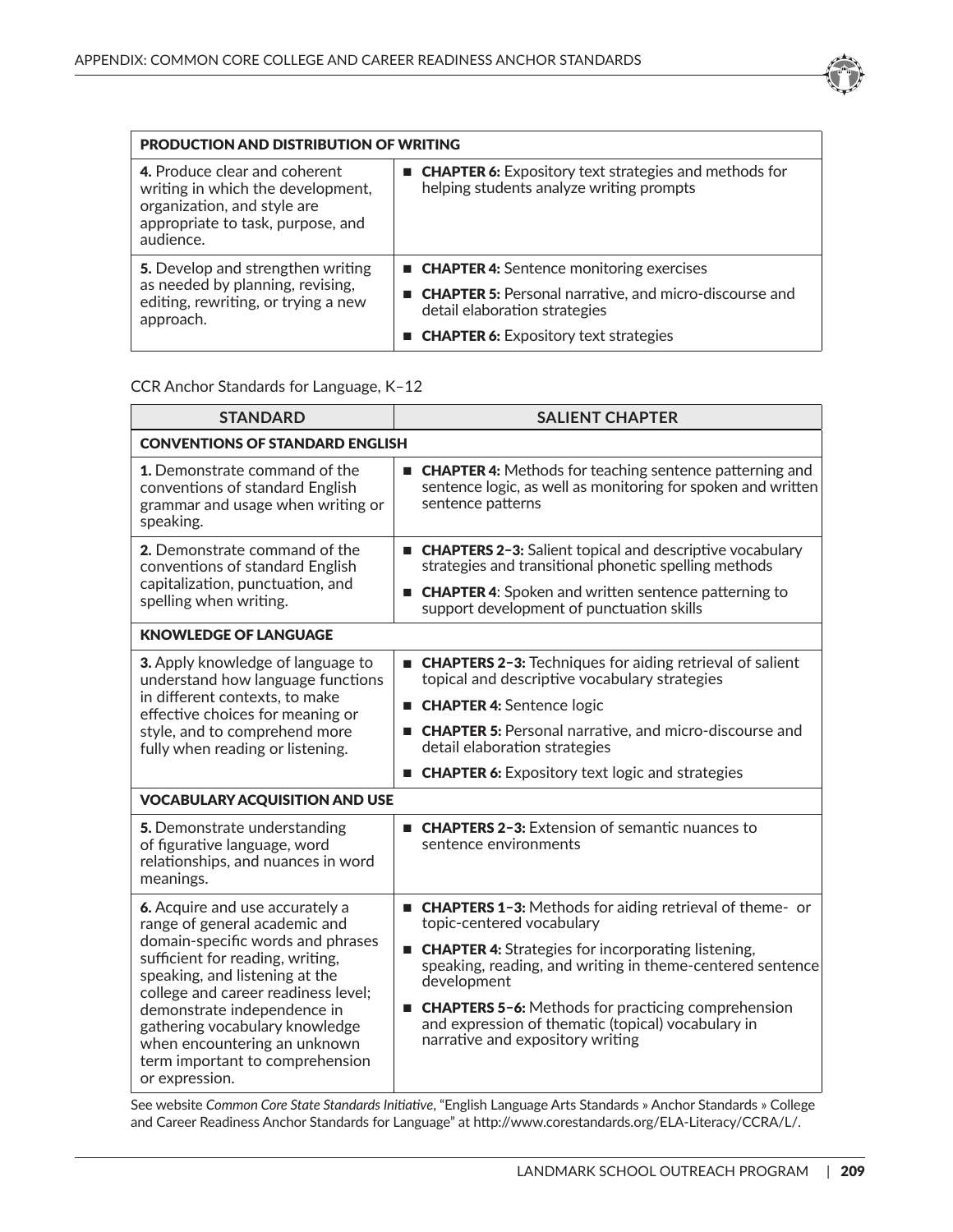

CCR Anchor Standards for Speaking and Listening, K–12

| <b>STANDARD</b>                                                                                                                                                                                                               | <b>SALIENT CHAPTER</b>                                                                                                                                             |  |
|-------------------------------------------------------------------------------------------------------------------------------------------------------------------------------------------------------------------------------|--------------------------------------------------------------------------------------------------------------------------------------------------------------------|--|
| <b>COMPREHENSION AND COLLABORATION</b>                                                                                                                                                                                        |                                                                                                                                                                    |  |
| 1. Prepare for and participate<br>effectively in a range of<br>conversations and collaborations<br>with diverse partners, building on<br>others' ideas and expressing their<br>own clearly and persuasively.                  | <b>CHAPTER 1:</b> Background on cognitive and language<br>foundations needed for comprehending and using<br>language                                               |  |
|                                                                                                                                                                                                                               | <b>CHAPTERS 2-6:</b> Sample dialogues that demonstrate how<br>to support collaborative discussion that supports clear<br>and persuasive expression                 |  |
| 2. Integrate and evaluate<br>information presented in diverse<br>media and formats, including<br>visually, quantitatively, and orally.                                                                                        | <b>CHAPTERS 2-6:</b> Methods for supporting word, sentence,<br>and text comprehension and expression using listening,<br>speaking, reading, and writing modalities |  |
| <b>PRESENTATION OF KNOWLEDGE AND IDEAS</b>                                                                                                                                                                                    |                                                                                                                                                                    |  |
| 4. Present information, findings,<br>and supporting evidence such<br>that listeners can follow the line<br>of reasoning and the organization,<br>development, and style are<br>appropriate to task, purpose, and<br>audience. | <b>CHAPTER 4:</b> Methods for supporting sentence logic                                                                                                            |  |
|                                                                                                                                                                                                                               | <b>CHAPTERS 5-6:</b> Strategies for supporting narrative and<br>expository logic and expression                                                                    |  |
| 6. Adapt speech to a variety of<br>contexts and communicative<br>tasks, demonstrating command of<br>formal English when indicated or<br>appropriate.                                                                          | ■ <b>CHAPTER 4:</b> Strategies for supporting pragmatic intonation<br>in sentences                                                                                 |  |
|                                                                                                                                                                                                                               | <b>CHAPTERS 5-6:</b> Methods for developing fluent narrative<br>and expository expression                                                                          |  |

See website *Common Core State Standard Initiative*, "English Language Arts Standards » Anchor Standards » College and Career Readiness Anchor Standards for Speaking and Listening," at http://www.corestandards.org/ELA-Literacy/CCRA/SL/.